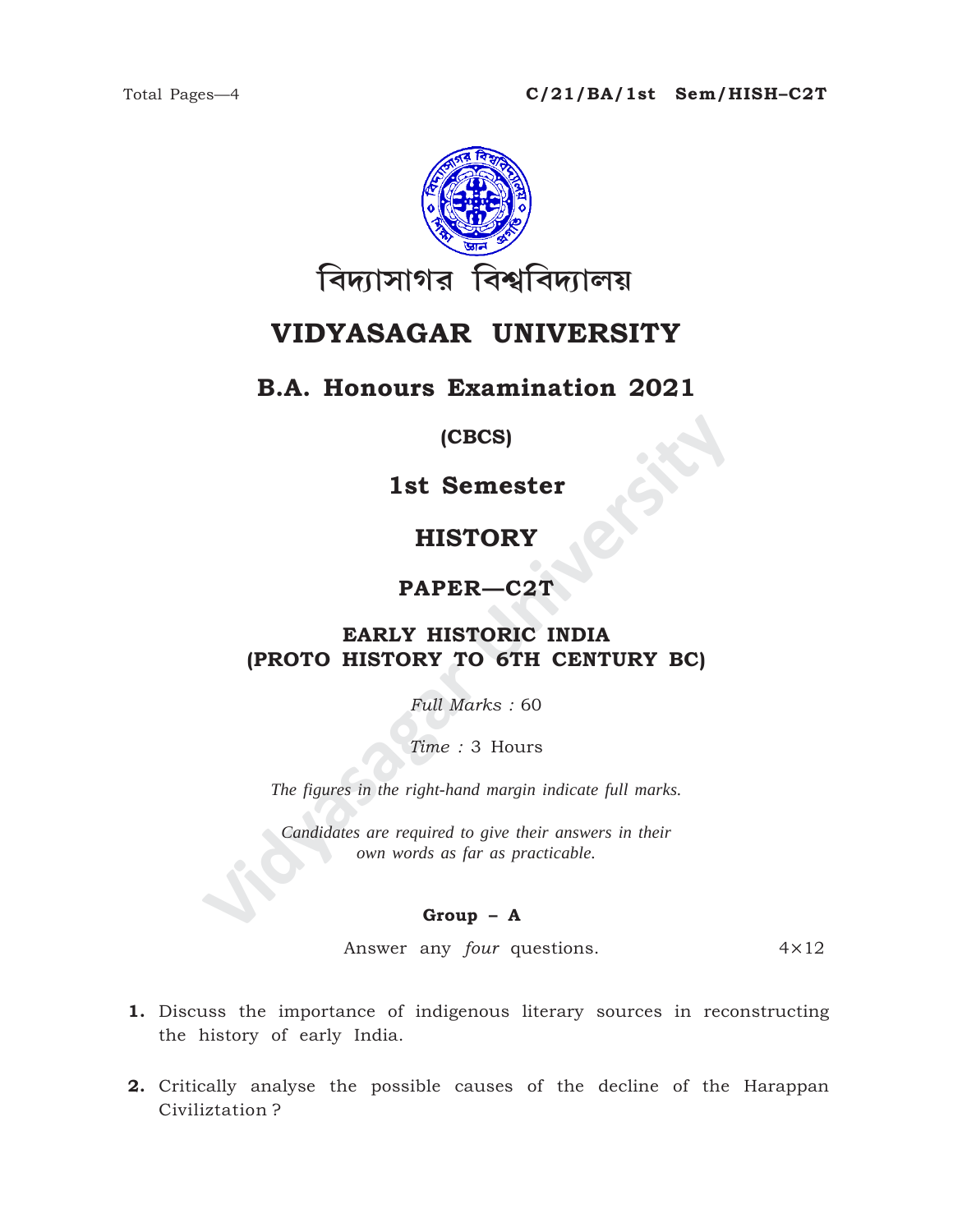- **3.** What do you mean by the Aryan problem ? How did the scholars try to locate the original homeland of the Aryan ?
- **4.** Explain the socio-economic background of the rise of protestant movement of Buddhism and Jainism.
- **5.** Analyse the development of physical and mathematical sciences in Ancient India.
- **6.** Analyse the nature of Indo-Roman trade with reference to Arikamedu.
- **Example 18 Second Urbanization?** What were<br> **Video Second Urbanization?** What were<br> **Croup B**<br> **Answer any six questions.**<br> **Croup B**<br> **Answer any six questions.**<br> **Croup B**<br> **Answer any six questions.**<br> **Croup B 7.** What were the causes of Second Urbanization? What were it chief features ?
- **8.** Make a critical appraisal of Panini's Ashtadhyayi.

## **Group – B**

Answer any *six* questions. 6×2

**9.** What do you understand by 'Neolithic Revolution' ?

**10.** Why is the significance of Mehergarh ?

- **11.** When and amongst whom was the 'battle of ten kings' fought ?
- 12. What do you mean by 'Streedhan'?

**13.** What are the Three Jewels (triratna) ?

**14.** What are four Aryasatyas ?

**15.** What are the difference between Stupa and Vihar ?

**16.** What are the differences between *varna* and *jati* ?

C/21/BA/1st Sem/HISH–C2T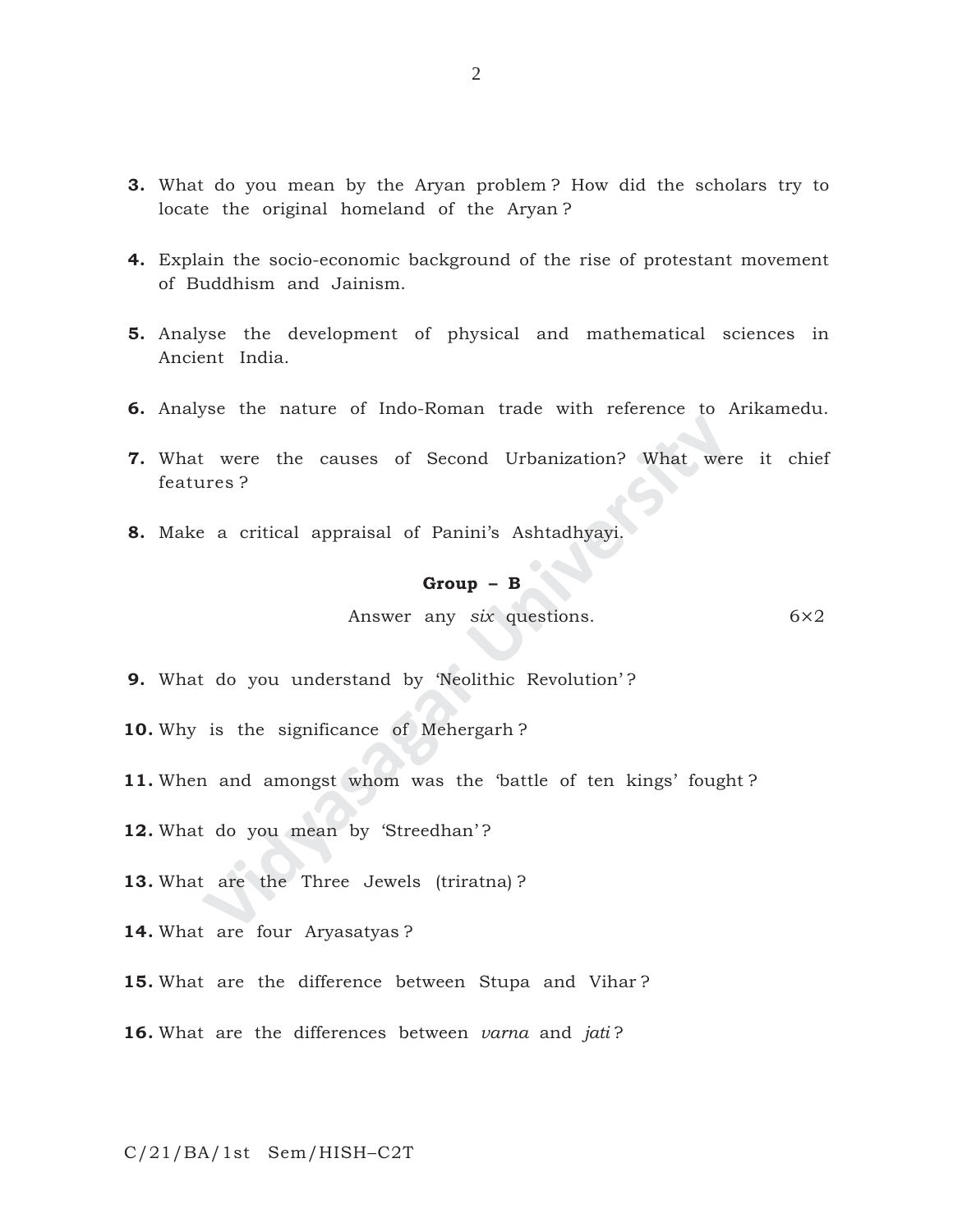**17.** What do you mean by guild system ?

**18.** Mention the names of two Jain Texts.

#### **Group – A**

## $\theta$ )  $D$ ahat ge burtaat. Kubli degag oepa ap lata ue-**4**×**12**

- 5. DUGDA, INGADAOTIGA DAGAM INSEAT DE NEBAG NADE NATUET  $RSE$ 20G (152 02029 (121020 (1222222) 2P (121
- 2. WIZIUUN LILIEIG BINING ZEENG WHG PIIZENG bIZIE bI aloggaea kaparg wakaa are ap yer
- Manda Chara Dara Diche Dic Shoral Dara<br>Side (1930)<br>1930 Manda Dara Dick Charage (1940)<br>1930 Manda Dara Dick Chara<br>1930 Manda Dara Dick Chara<br>1930 Manda Dara Dick Chara<br>1930 Manda Dara Dick Chara<br>1930 Manda Dara Dick Chara<br>  $\alpha$  , and  $\alpha$  ario and all  $\alpha$  and  $\alpha$  and  $\alpha$  and  $\alpha$  and  $\alpha$  and  $\alpha$  $120002$   $07399912$   $b3$   $303$   $3019$   $306$   $302010302301$   $971201$ tHa.wka.y renag ko cesta lag¯a?
- $6.$   $0$ 2020 ar  $120$ Ba.Thosaig  $0$ 310ap arra rakab  $170$  $\mathcal{L} \mathfrak{D} \mathfrak{D} \mathfrak{D} \mathfrak{D}$  ba.ya 0a.da (u $\mathfrak{D} \mathfrak{D} \mathfrak{D} \mathfrak{D}$ alauzi
- $6.$  UNDS  $0.089$ DE  $0.2$  WEINE  $0.269$ G AD SPORN  $0.269$ G  $0.7666$ AIC  $(E3)$ (22)  $E306$   $E302$   $E302$   $E31$   $E302$   $E31$
- $C. 80$ 276900705 (Arikamedu)  $L90500$   $3002$   $7000$ -2009 $R02030$ reng Ispono po wakaz ovoz op uzi
- 2. POLOIS COIGSONA (Urbanization) IDIIDO bOISOC bOPO Q2P bO  $T$ ahen kana dan danggal dan kana. Dang sebagan kanapan kanapan kanapan kanapan kanapan kanapan kanapan kanan kanan kanan kanan kanan kanan kanan kanapan kanan kanan kanan kanan kanan kanan kanan kanan kanan kanan kanan k

C/21/BA/1st Sem/HISH–C2T